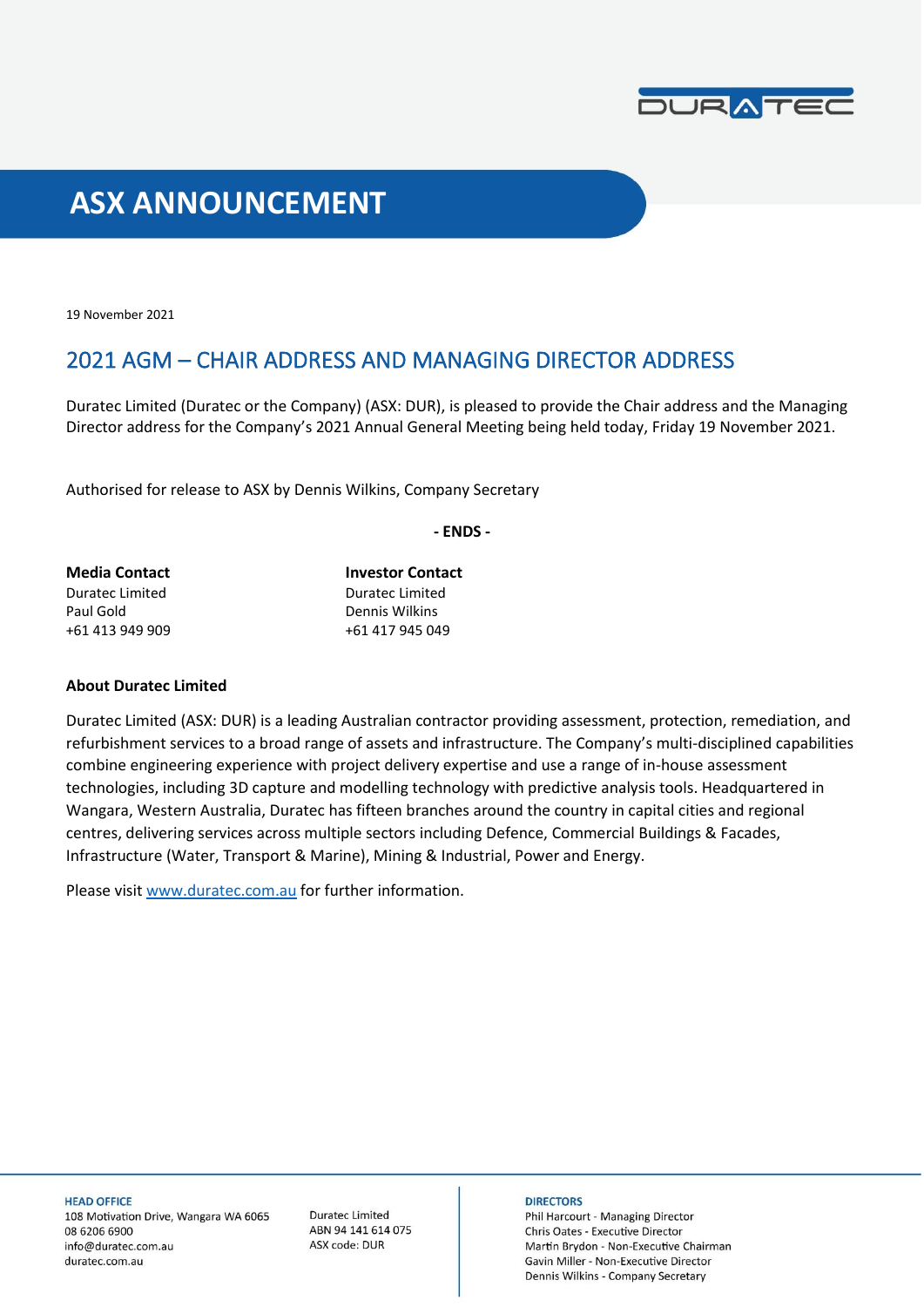

# **AGM 19th November 2021**

## CHAIR'S ADDRESS

Today, I would like to provide a recap of the business performance for FY21, discuss the strategic direction of the business and then close with some comments on recent business performance.

## 2021 Performance

I will start my discussion on our performance with a few comments on safety. Duratec has a culture that supports positive safety outcomes throughout the business. We actively encourage our people to identify all safety risks and empower them to instigate actions to manage those risks to drive improved safety outcomes.

The lag indicators included in the Annual Report<sup>1</sup> are standardised measures. It shows there were no Lost Time Injuries (LTIs) in FY21 and FY20 and we saw a modest improvement in the Total Recordable Injury Frequency Rate (TRIFR) in FY21.

We believe a company with a good safety record is indicative of a well-run business. Therefore, health and safety is an area of constant focus within the business and is the first agenda item at our Board meetings. We believe that good safety outcomes are driven by effective leadership at all levels of the organisation together with empowered employees who are provided with the right systems, processes, and tools to get the job done.

COVID-19 has been the health issue that has permeated society generally and specifically the business environment. The recent Delta variant has shown how quickly the operational environment can change and we have, like everyone else, had to continually adapt to address the challenges this poses. Our focus has been on ensuring our people are safe and supporting them through this difficult period as best we can.

In spite of COVID-19, the financial performance for FY21 was solid and achieved without Federal government JobKeeper support.

The balance sheet remains well positioned for growth and the FY21 dividend of 1.5 cents per share was paid on 13th October 2021<sup>2</sup>.

The Board introduced a Dividend Reinvestment Plan on 30th August<sup>3</sup> to allow shareholders to reinvest their dividends for long term growth at a 5% discount to the prevailing average volume weighted share price. This resulted in 537,459<sup>4</sup> shares being issued at a value of \$194,614 to participating shareholders. As a Board, we believe this provides shareholders, who choose to participate, with benefits over the longer term. We will review this from time to time as part of our capital management plans.

#### **HEAD OFFICE**

108 Motivation Drive, Wangara WA 6065 08 6206 6900 info@duratec.com.au duratec.com.au

**Duratec Limited** ABN 94 141 614 075 ASX code: DUR

#### **DIRECTORS**

Phil Harcourt - Managing Director Chris Oates - Executive Director Martin Brydon - Non-Executive Chairman Gavin Miller - Non-Executive Director Dennis Wilkins - Company Secretary

<sup>1</sup> Duratec ASX release 'June 2021 Full-Year Financial Report including 4E' dated 30 August 2021.

<sup>2</sup> Duratec ASX release 'Dividend/Distribution - DUR' dated 30 August 2021.

<sup>3</sup> Duratec ASX release '2021 Dividend Reinvestment Plan' dated 30 August 2021.

<sup>4</sup> Duratec ASX release 'Application for quotation of securities - DUR' dated 13 October 2021.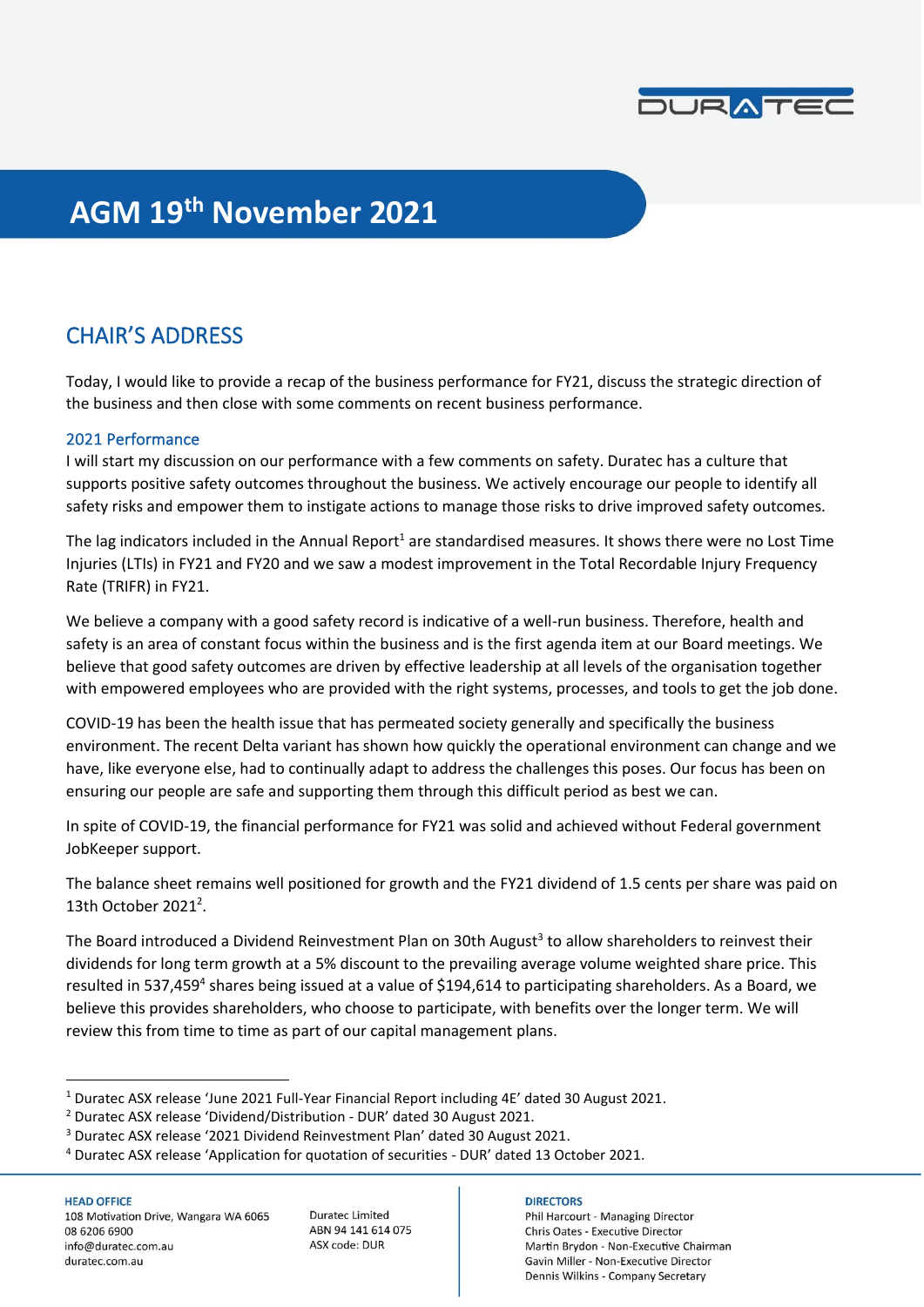

### Strategic Plans

Duratec's strategic goals remain unchanged from those stated in the company's Prospectus<sup>5</sup> with sustainable growth planned in all the key sectors in which we operate. To that end, we have continued to resource the key support functions required to manage the pipeline of work and ensure that when work is won, it can be safely and successfully undertaken to our clients' satisfaction.

We continue to pursue growth opportunities, examples of which include: the \$63.0m Major Perth Facade project announced on 9th March<sup>6</sup>, the recent Ertech joint venture (DEJV) project announcement on 13th August regarding a \$53.0m wharf extension project<sup>7</sup>, and the announcement last week of a \$50.0m aviation fuel infrastructure contract<sup>8</sup>. These projects, along with the many smaller contract awards, and the ongoing success of our associate investment DDR, highlight the positive momentum enjoyed in the current financial year.

#### Current performance

In the Annual Report I outlined the uncertainties that the business had to contend with during 2021. As I am sure you have observed, these issues have continued into the current financial year with significant lock downs in New South Wales and Victoria; with the Victorian construction industry closed for a fortnight in September/October. This impacted Duratec's business performance in the Eastern states to a greater level than was initially expected.

However, we are encouraged by the high rate of COVID-19 vaccination occurring across Australia allowing a staged return to a more normal state of operations.

I would like to say how impressed I have been with Phil and his team in managing the challenges COVID-19 has presented the business. This was no easy task, but it has, and continues to be, addressed in a very professional manner.

#### Forecast

Our pipeline of work remains very strong, and we continue to invest in business capabilities in order to meet these and other opportunities.

The business remains very well positioned for growth over the medium term. Given the ongoing uncertainties, we are not providing a financial forecast for the current year at this stage. Our 1HFY22 results are planned for release to the market on 28th February 2022.

I would like to thank the Board, Phil and the Leadership team, all employees, our clients and suppliers for their efforts and support during the year.

Finally, I would like to thank you, our shareholders, for your ongoing support.

I will now hand over to our Managing Director, Phil Harcourt, to provide a more detailed operational update and present his overview on the Company's results for the year. We will take questions following Phil's address.

<sup>5</sup> Duratec ASX release 'Replacement Prospectus' dated 3 November 2020.

<sup>6</sup> Duratec ASX releases 'Duratec executes LOI for \$63m major façade refurbishment' dated 9 March 2021 & 'Market update – record orderbook and tendered works' dated 2 June 2021.

<sup>7</sup> Duratec ASX releases 'Duratec secures \$53 million contract' and 'Clarification - Duratec secures \$53 million contract' dated 13 August 2021.

<sup>8</sup> Duratec ASX release 'DURATEC SECURES \$50M ENERGY CONTRACT' dated 11 November 2021, released 12 November 2021.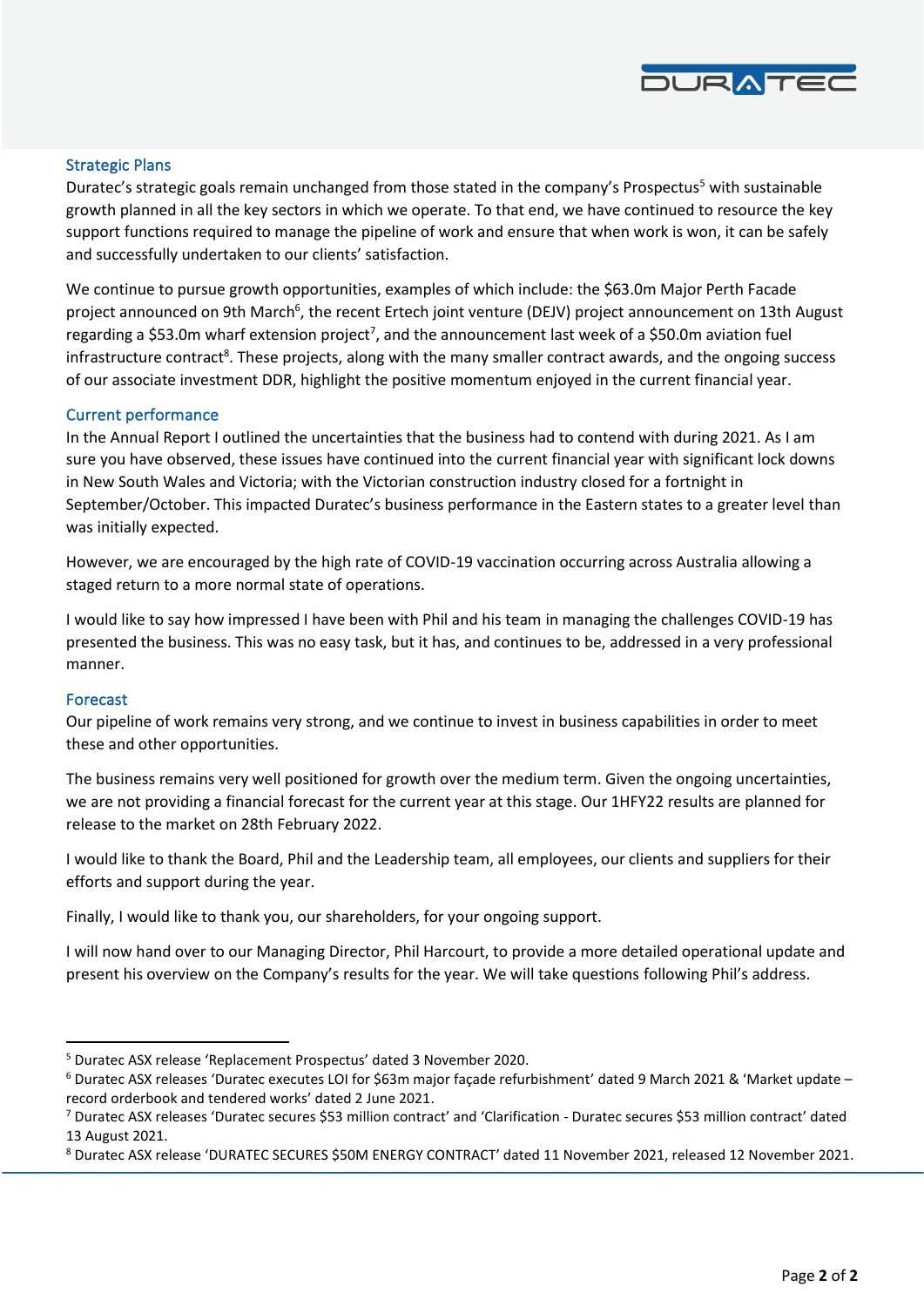

# **AGM 19th November 2021**

# MANAGING DIRECTOR'S ADDRESS

Thank you for your update Martin.

I would also like to extend a welcome to all of you at this the inaugural Annual General Meeting of Duratec Limited as an ASX Listed company. My Name is Phil Harcourt, and I am Duratec Limited's Managing Director.

Martin mentioned that Duratec was admitted to the Official List of ASX Limited on Tuesday 3rd November 2020. As one of the three founding shareholders of Duratec, I have been intimately involved in the growth and evolution of the company over the past 11 years. Duratec has grown from a small business to what it is today with 20 branches around Australia in all states and territories and in several regional areas. Western Australia (WA & NT) remains very important to us but as you can see from the geographically segmented financial results, 48% of revenue is now generated in the Eastern States. We have a large pipeline of work and are focused on delivering contract wins, subject to COVID-19 restrictions. Like all businesses, this has been a major disrupting factor to our business, affecting the contract award process through to contract execution. That said, we appear to be moving more steadily toward a 'new normal' and I will discuss this further below.

As Martin mentioned, in the current environment, we are reluctant to provide outlook statements given the inherent uncertainties in the marketplace due to COVID-19. However, I remain very positive on the medium-term prospects of the business given our work on hand, pipeline of future works and the demonstrated agility of our teams to rapidly respond to client requirements.

Now, when discussing the FY21 year, I will refer to information highlighted in the Annual Report<sup>1</sup>.

#### People

The nature and type of work we perform means that we are a very people focused business; ensuring we employ and retain the best, equip them with what they need and provide them with exciting and challenging opportunities to grow and develop. A strong emphasis has been placed on training and development programs.

Further, maintaining the safety and wellbeing of our personnel and all who operate in the vicinity of our projects is our number one priority.

In FY21, incident and potential incident reporting continued to be very proactive and openly communicated. It was also pleasing to see the trending down of the lag indicators for both DDR and Duratec. It was noted that the lag indicators have been adversely affected by some minor hand injuries and we have been implementing initiatives and a national campaign to help drive improved outcomes in this area. We maintain a clear focus on lead indicators including safety observations and task inspections. These are included in our KPI's to promote safety awareness, compliance, and

**HEAD OFFICE** 108 Motivation Drive, Wangara WA 6065 08 6206 6900 info@duratec.com.au duratec.com.au

**Duratec Limited** ABN 94 141 614 075 ASX code: DUR

### **DIRECTORS**

Phil Harcourt - Managing Director Chris Oates - Executive Director Martin Brydon - Non-Executive Chairman Gavin Miller - Non-Executive Director Dennis Wilkins - Company Secretary

<sup>1</sup> Duratec ASX release 'June 2021 Full-Year Financial Report including 4E' dated 30 August 2021.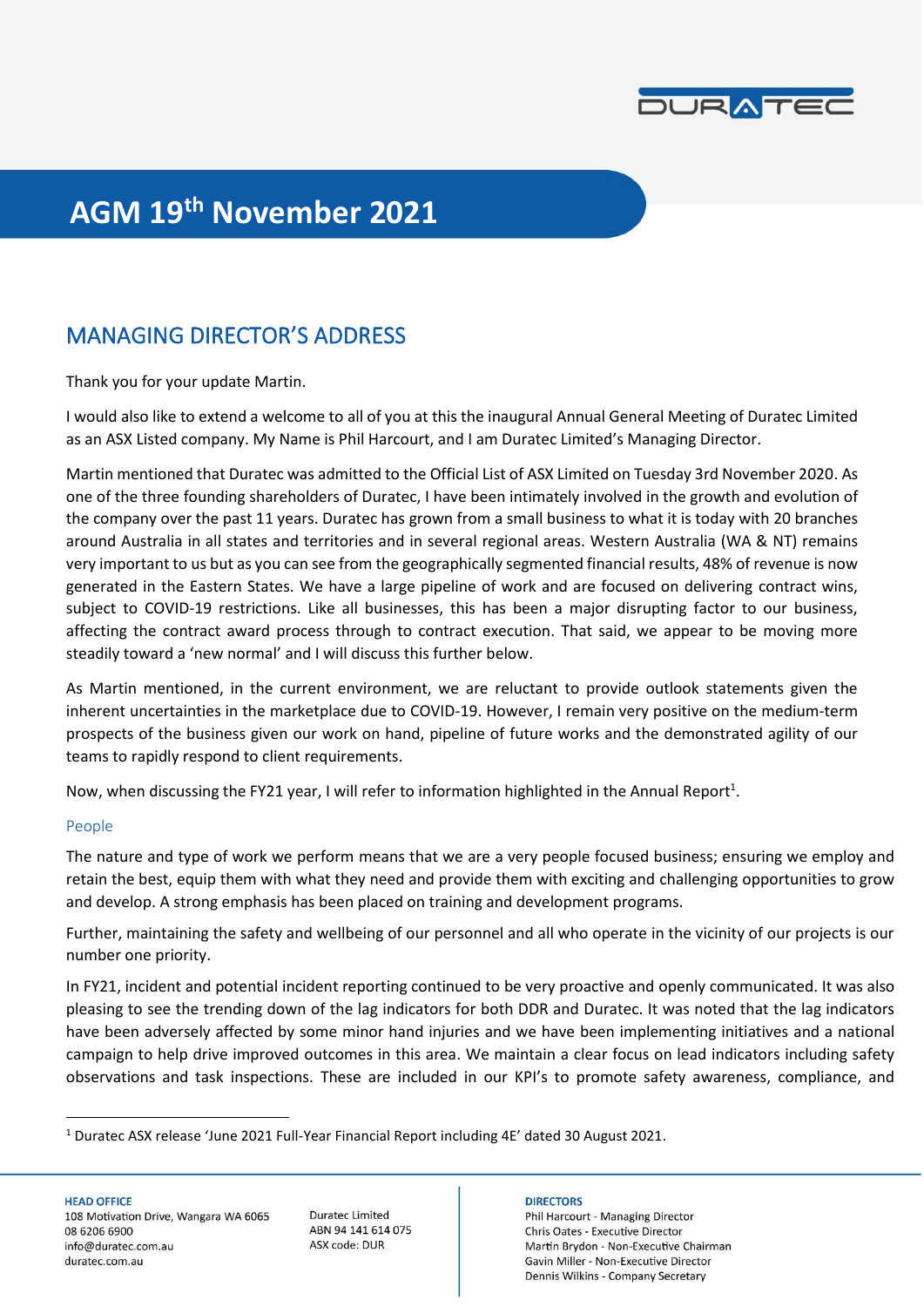

#### continuous improvement.

#### FY21 Business Performance Review

As discussed in the Annual Report, the FY21 operating and financial results reflected a challenging year with revenue growth restricted by COVID-19 induced project award delays, particularly in the Defence sector, as well as productivity impacts associated with individual State border closures and lockdowns, (including 110 days in Victoria).

In FY21 Duratec generated total revenue of \$235.7m (excluding Duratec' s 49% share of \$50.7m from DDR) down 4.7% from the FY20 revenue of \$247.3m.

The FY21 financial results included the costs associated with the Initial Public Offering (IPO). Accordingly, in the following results, the pre-tax profit has been adjusted to remove the impact of \$2.5m of IPO costs expensed in FY21 and \$0.7m in FY20.

Normalised Earnings Before Interest, Tax, Depreciation and Amortization (EBITDA) was \$18.8m (i.e., 8.0% of revenue), down from 9.1% of revenue in FY20.

Duratec' s normalised Earnings Before Interest and Tax (EBIT) of \$13.6m were down \$4.6m from FY20. Normalised Net Profit After Tax (NPAT) (inclusive of the contribution from associate DDR) was \$8.6m compared with \$12.2m in FY20.

Considering the operating conditions, the financial performance in FY21 overall was solid. It is important to note that Duratec did not receive Federal government JobKeeper support during FY21, we ensured we retained our core operational capabilities even though it resulted in additional costs to the business.

Our operations were impacted by various health and safety protocols that were mandated from time to time which impacted project productivity but helped manage the response to COVID-19.

The Duratec balance sheet remains well positioned for growth with low debt levels and effective working capital management.

### Defence

In FY21, the Defence services sector delivered revenue of \$98.8m (FY20: \$132.7m) and gross profit of \$16.9m (FY20: \$25.0m).

The performance was commendable in the circumstances as the sectors was impacted by COVID-19 delays in major project awards with a significant focus on the awarding of small work scope packages via variations to existing contracts. The Department of Defence has acknowledged that they were underspent in FY21.

The refurbishment, repair and building of Defence infrastructure was successfully undertaken in all Australian States and Territories with 33 multi-discipline projects delivered via an established presence on bases. In July 2021, the Duratec/Ertech 50/50 Joint Venture (DEJV) successfully completed and handed over the Armaments Wharf extension project at HMAS Stirling in WA. This project was successfully delivered notwithstanding the challenges of COVID-19 risk mitigation measures, severe sea, and weather conditions, working on a live base and the backdrop of a pristine marine environment.<sup>2</sup>

<sup>2</sup> Duratec ASX release 'June 2021 Full-Year Financial Report including 4E' dated 30 August 2021.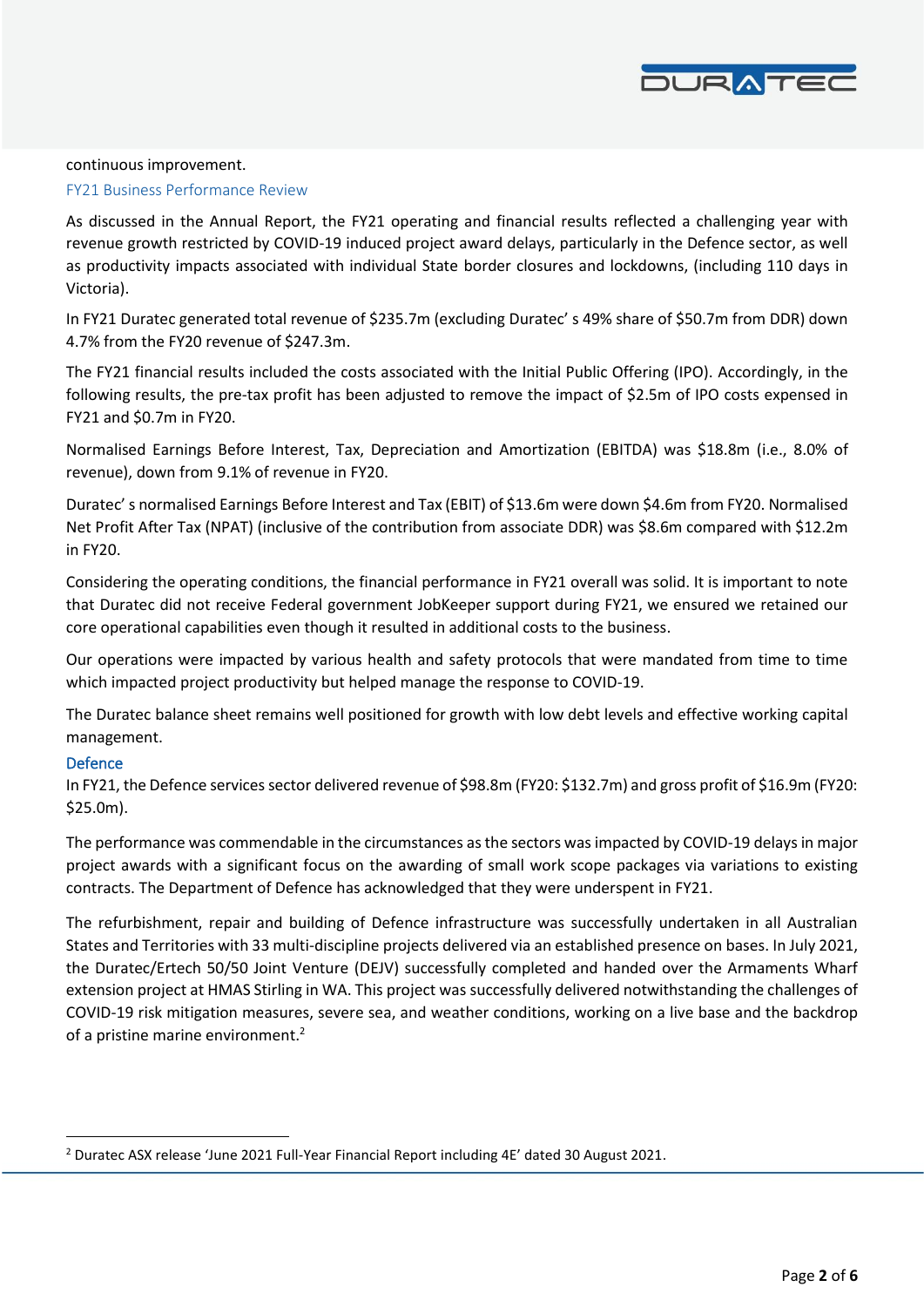

#### Mining & Industrial

In FY21, the Mining & Industrial services sector performed strongly with revenue of \$52.9m (FY20: \$40.5m) and gross profit of \$10.4m (FY20: \$10.0m) associated with performing structural integrity upgrades of infrastructure.

Notwithstanding the challenges of COVID-19, this sector has performed strongly driven by high commodity prices and production volumes. Clients are focused on maintaining the integrity of their key infrastructure to ensure production is not disrupted. This demand has created opportunities at both inland mine sites and at marine port ship loading facilities.

#### Buildings & Facades

In FY21, the Buildings & Facades services sector delivered a strong result with revenue of \$39.9m (FY20: \$25.6m) and gross profit of \$9.8m (FY20: \$5.4m). While revenue in this sector was also affected by delays in the award of key projects, we remained focussed on the delivery of projects afoot, consolidating our team and supply chain, marketing our team capabilities in the Eastern States and Early Contractor Involvement (ECI) on identified tangible opportunities.

The prestigious award of the 51-story \$63.0m Central Park façade rejuvenation in Perth's CBD was the highlight of the year for this services sector<sup>3</sup>. The project was secured following an extensive ECI phase and a thorough due diligence process which has allowed the project scope to be clearly identified, de-risking the project for both the client and Duratec. This project will be delivered over a 34-month period and will enable us to demonstrate our skills and capabilities that can then be leveraged into the Eastern States market. The issue of combustible cladding on buildings continues to gain momentum as pressure is applied on building owners from insurers and building code regulators with recent re-cladding awards in Melbourne and Sydney.

### Other (including Energy, Ports, Transport, and Water/Wastewater infrastructure)

In FY21, the Other services sector delivered revenue of \$44.1m (FY20: \$48.4m) and gross profit of \$8.7m (FY20: \$7.6m).

This sector has continued to grow as infrastructure asset owners seek to extend the life of their structures. This demand has seen us secure remediation and refurbishment services for harbour and port facilities (wharves, jetties, and lighthouses) nationally.

#### DDR – 49% owned Associate investment

Duratec' s associate DDR has performed strongly with revenue in FY21 delivering \$45.9m in Supply Nation Certified projects principally in the Defence sector in regions least impacted by COVID-19. DDR provides genuine long-term opportunities for employment of Aboriginal and Torres Strait Islanders in meaningful work in an environment that is welcoming and respectful of their culture.

There is increased focus by Federal and State governments on awarding contracts to good quality Aboriginal and Torres Strait Islanders businesses. DDR, as a sustainable business, is well positioned to and continues to secure Supply Nation certified works in the Defence and Mining and Resources sector. In turn, DDR can provide meaningful work, training, and career progression for Aboriginal and Torres Strait Islanders. DDR is also seeking to increase spend with Aboriginal and Torres Strait Islanders suppliers where possible.

<sup>&</sup>lt;sup>3</sup> Duratec ASX releases 'Duratec executes LOI for \$63m major façade refurbishment' dated 9 March 2021 & 'Market update – record orderbook and tendered works' dated 2 June 2021.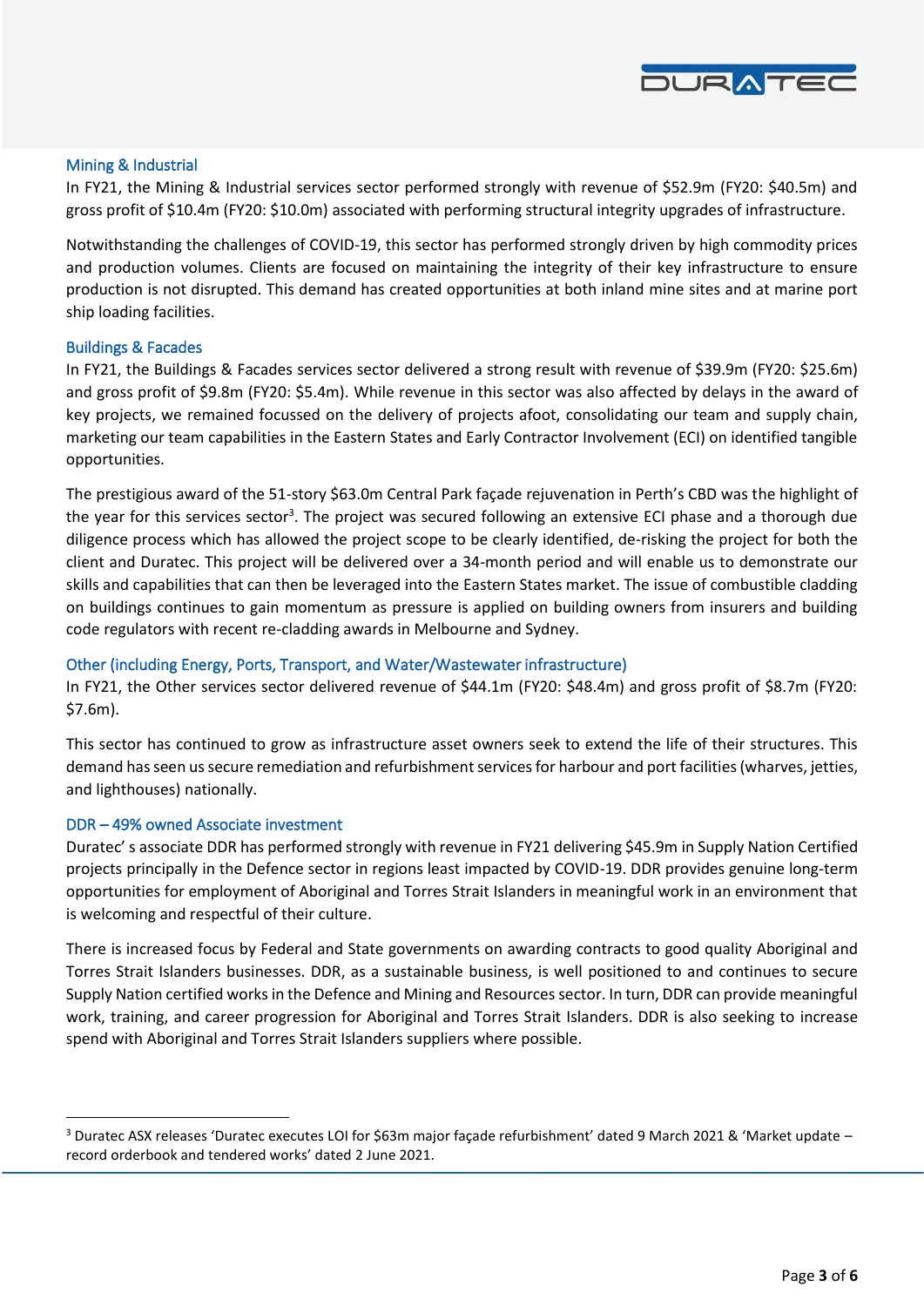

#### Capital expenditure

During FY21, the business invested in key assets to enable the delivery of broader range of services to clients. The jack-up barge and the Karratha Blast & Paint facility represent two key areas of investment that will benefit clients and provide financial returns for many years.

#### FY22 Outlook

As Martin indicated, we do not have a financial forecast for the current year given the ongoing COVID-19 Delta variant impacting the operating environment. Our 1HFY22 results are planned for release to the market on 28<sup>th</sup> February 2022. We will review conditions again at that time and update the market accordingly. Rather than provide a specific forecast, I will provide some insights to our current work on hand and pipeline of work by industry sector and prevailing market operating conditions.

In overall terms, our current orderbook has increased significantly to an historic high of \$315.0m and our pipeline, comprising tendered and identified opportunities, is \$1.9b. Last week's announcement of the \$50.0m Aviation Refuelling Facility contract award for the new Western Sydney airport<sup>4</sup> combined with other project awards not considered individually material has bolstered the order book.

Current market operating conditions are challenging for business throughout Australia and Duratec is not immune to them. The challenges facing us include COVID-19 shutdowns, border restrictions with no firm date to lift them, skilled labour shortages, wage and salary pressures, the rising cost of building and construction materials and freight costs. Despite these conditions we remain confident that we have the appropriate mitigation measures in place. These include supporting our personnel through COVID shutdowns, utilising local resources, implementing recruitment incentives, long term, and short-term financial incentives, placing more focus on training and career development, improved workplace flexibility and in some cases greater utilising of sub-contractors. We are also exploring the viability of sourcing labour from other jurisdictions to assist on projects in readiness for international border opening. Further we are remaining nimble in relation to making appropriate allowances/clarifications for material price increases throughout the delivery phase of project opportunities we tender. We also ensure any Master Services Agreements, (MSA's), we agree to have provision for negotiation of rate increases.

Accordingly, as vaccination rates continue to increase, and borders are opened we look forward to some normalisation of trading conditions nationally and ability to resume growth in revenue and profits.

I will now provide an outlook synopsis of the key market segments.

#### Defence

On 13 August 2021, the DEJV was awarded a \$53.0m project for the design and construction of a wharf<sup>5</sup>. This involved an innovative and elegant solution to satisfy the Department of Defence's strategic requirements.

Work on hand currently is \$128.5m and Duratec is now working on 52 Department of Defence bases. In addition, the pipeline of future opportunities is \$853.7m inclusive of \$267.3m tendered projects. We expect a return to strong growth in this sector.

<sup>4</sup> Duratec ASX release 'DURATEC SECURES \$50M ENERGY CONTRACT' dated 11 November 2021, released 12 November 2021.

<sup>5</sup> Duratec ASX releases 'Duratec secures \$53 million contract' and 'Clarification - Duratec secures \$53 million contract' dated 13 August 2021.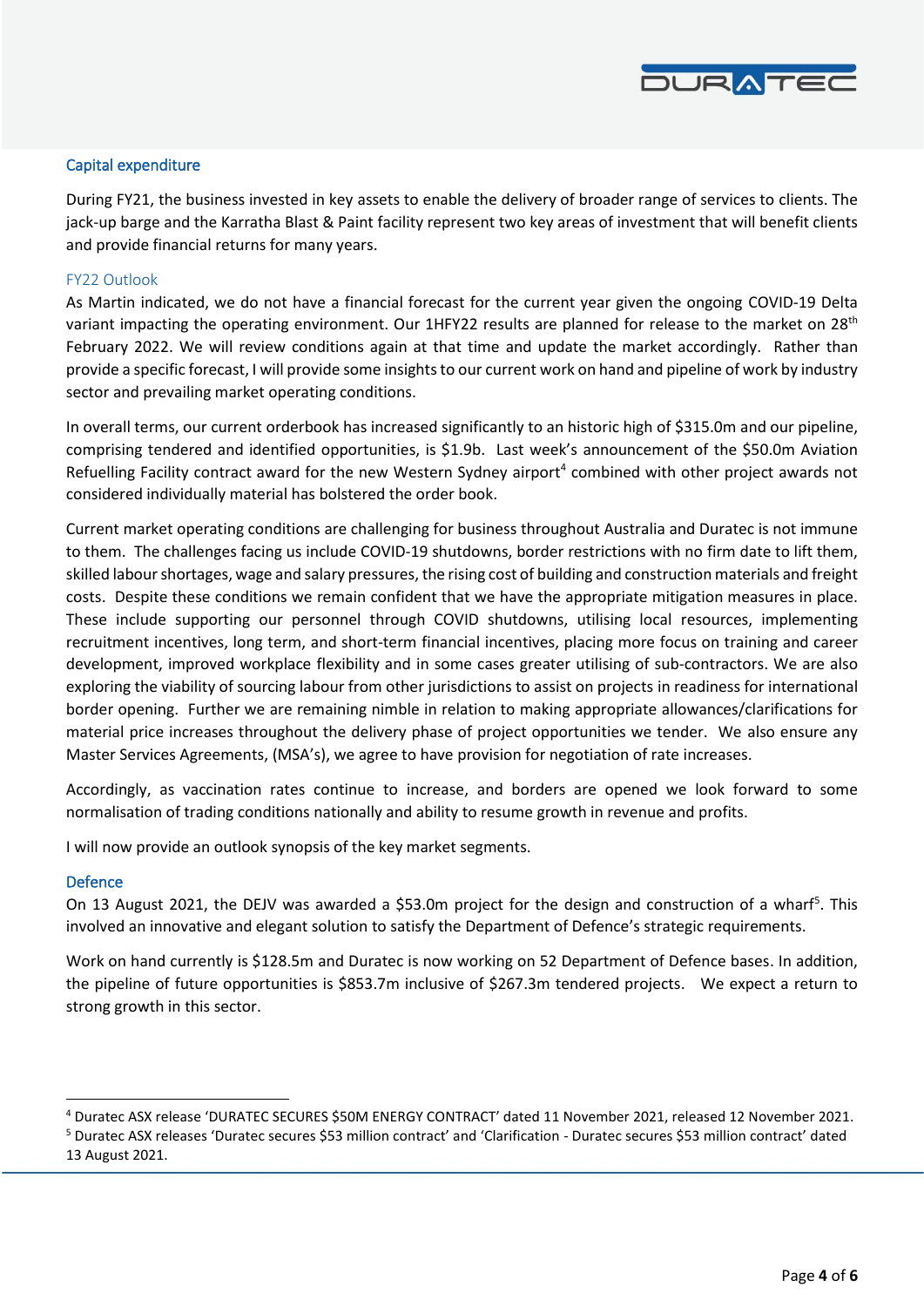

### Mining & Industrial

The sector is benefiting from high demand for nickel and lithium for batteries. The high demand is due in large part to the transition of the motor vehicle industry from internal combustion engines to electric or hybrid powered vehicles and the growth in demand for solar. There are however some headwinds evident in the iron ore sector with China's medium term demand requirements unclear. This has seen commodity price falls and some mine closures. However, overall, we remain positive in terms of the outlook for continued demand for asset maintenance and we have the resources to deliver.

Work on hand currently is s \$15.1m. In addition, the pipeline of future opportunities is \$199.2m inclusive of \$49.1m tendered projects.

#### Buildings & Facades

The sector is performing well with significant tendering activity and the recent commencement of the Central Park recladding project. We currently have seven projects in the West and seven in the East all now fully operational after recent NSW and VIC shutdowns

Work on hand currently is \$72.6m. In addition, the pipeline of future opportunities is \$437.4m inclusive of \$145.9m tendered projects.

#### Other (including Energy, Ports, Transport and Water/Wastewater infrastructure)

Energy is a clear growth area for the business as evidenced by our recent announcement of the \$50.0m Western Sydney International (Nancy-Bird Walton) Airport passenger terminal Aviation Fuel reticulation network construction contract<sup>6</sup>. The construction of the fuel infrastructure at Western Sydney International Airport is an example of how Duratec can expand its service offering, grow its revenue base and build deeper relationships with its clients.

The outlook for refurbishment of existing port marine structures, bridges, water, and wastewater infrastructure is for strong demand for our services

Work on hand is currently \$98.8m. In addition, the pipeline of future opportunities is \$179.0m inclusive of \$95.6m tendered projects.

#### DDR – 49% owned Associate investment

DDR continues to perform well and recent contract awards, including the \$13.0m announced to the market in March<sup>7</sup>, along with a regular flow of smaller awards suggest that sustainable growth in this business will continue.

Work on hand is currently \$54.9m. In addition, the pipeline of future opportunities is \$227.3m inclusive of \$36.7m tendered projects.

#### Closing comments

It is our view that there will be a return to strong growth, as evidenced by our historically high work on hand position, with strong conversion this financial year. We have been through challenging times before; I am very confident that we are well positioned to emerge strongly from the current period with strong returns for shareholders and exciting careers for our employees.

<sup>6</sup> Duratec ASX release 'DURATEC SECURES \$50M ENERGY CONTRACT' dated 11 November 2021, released 12 November 2021.

<sup>7</sup> Duratec ASX release 'Duratec and DDR awarded \$38M Defence works' dated 28 March 2021, released 29 March 2021.